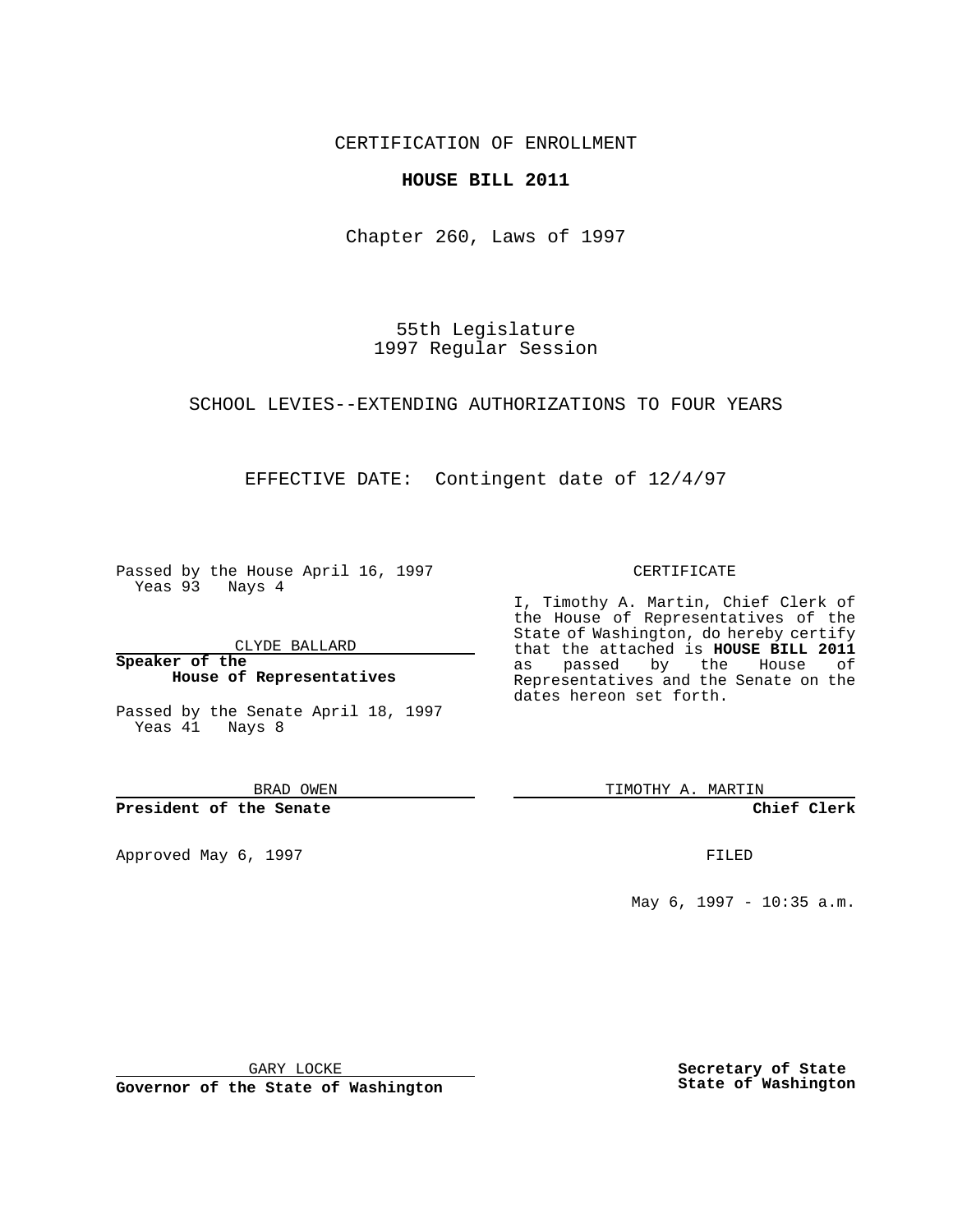## **HOUSE BILL 2011** \_\_\_\_\_\_\_\_\_\_\_\_\_\_\_\_\_\_\_\_\_\_\_\_\_\_\_\_\_\_\_\_\_\_\_\_\_\_\_\_\_\_\_\_\_\_\_

\_\_\_\_\_\_\_\_\_\_\_\_\_\_\_\_\_\_\_\_\_\_\_\_\_\_\_\_\_\_\_\_\_\_\_\_\_\_\_\_\_\_\_\_\_\_\_

Passed Legislature - 1997 Regular Session

## **State of Washington 55th Legislature 1997 Regular Session**

**By** Representatives Wensman, Cole, H. Sommers, Talcott, B. Thomas, Regala, Constantine, Ballasiotes, Radcliff, D. Schmidt, Carlson, Clements, Dyer, Bush, Johnson, Cairnes, Quall, Morris, Keiser, Linville, Veloria, L. Thomas, Backlund, Cooke, Kenney, Poulsen, Hatfield, Dickerson, Ogden, Kessler, Blalock, Tokuda, Conway, Costa and Honeyford

Read first time 02/18/97. Referred to Committee on Education.

1 AN ACT Relating to authorizing school levies for periods not 2 exceeding four years; amending RCW 84.52.053; and providing a 3 contingent effective date.

4 BE IT ENACTED BY THE LEGISLATURE OF THE STATE OF WASHINGTON:

5 **Sec. 1.** RCW 84.52.053 and 1994 c 116 s 1 are each amended to read 6 as follows:

 The limitations imposed by RCW 84.52.050 through 84.52.056, and 84.52.043 shall not prevent the levy of taxes by school districts, when authorized so to do by the voters of such school district in the manner and for the purposes and number of years allowable under Article VII, section 2(a) of the Constitution of this state. Elections for such taxes shall be held in the year in which the levy is made or, in the 13 case of propositions authorizing two-year through four-year levies for maintenance and operation support of a school district, authorizing two-year levies for transportation vehicle funds established in RCW 28A.160.130, or authorizing two-year through six-year levies to support the construction, modernization, or remodeling of school facilities, in the year in which the first annual levy is made: PROVIDED, That once additional tax levies have been authorized for maintenance and